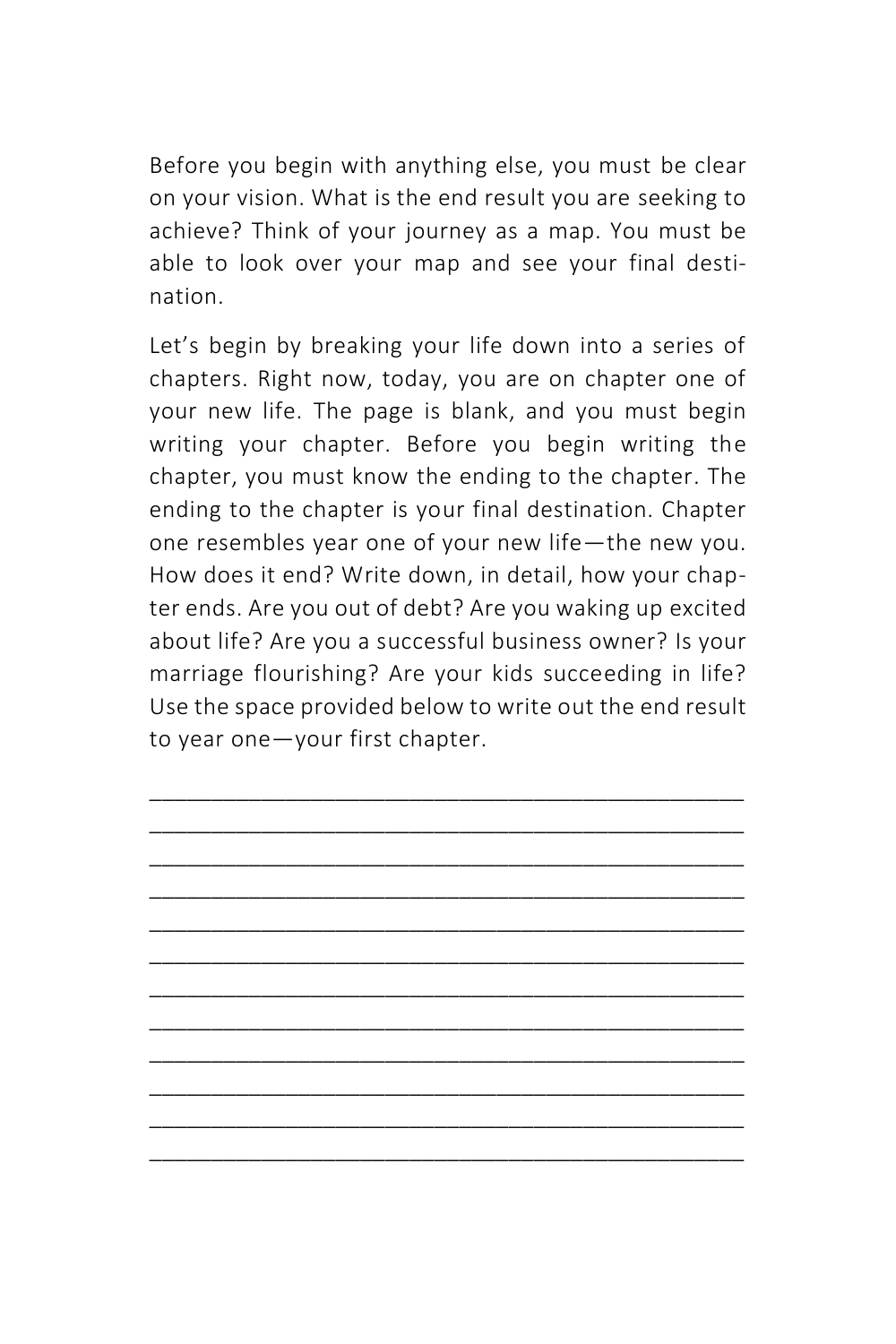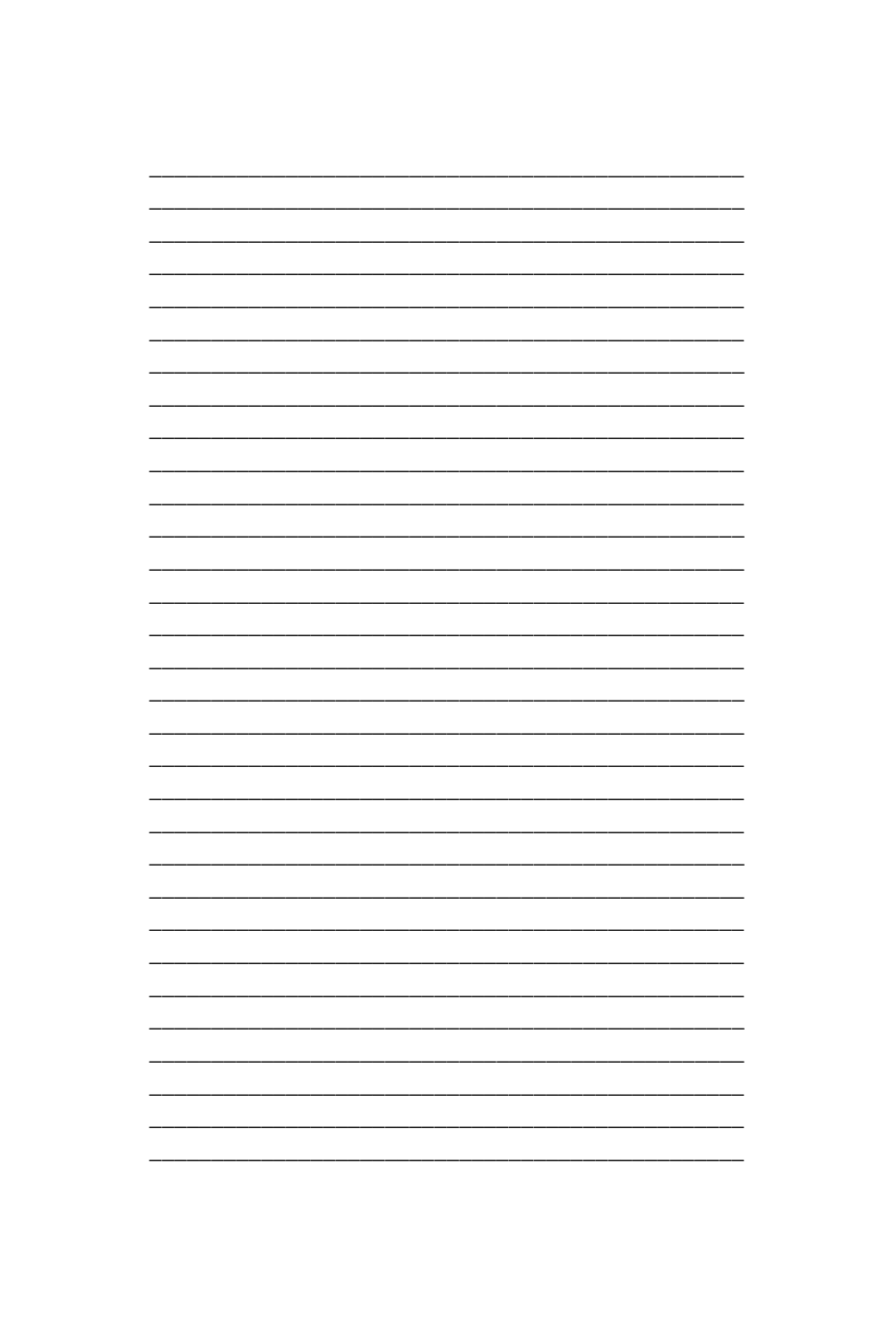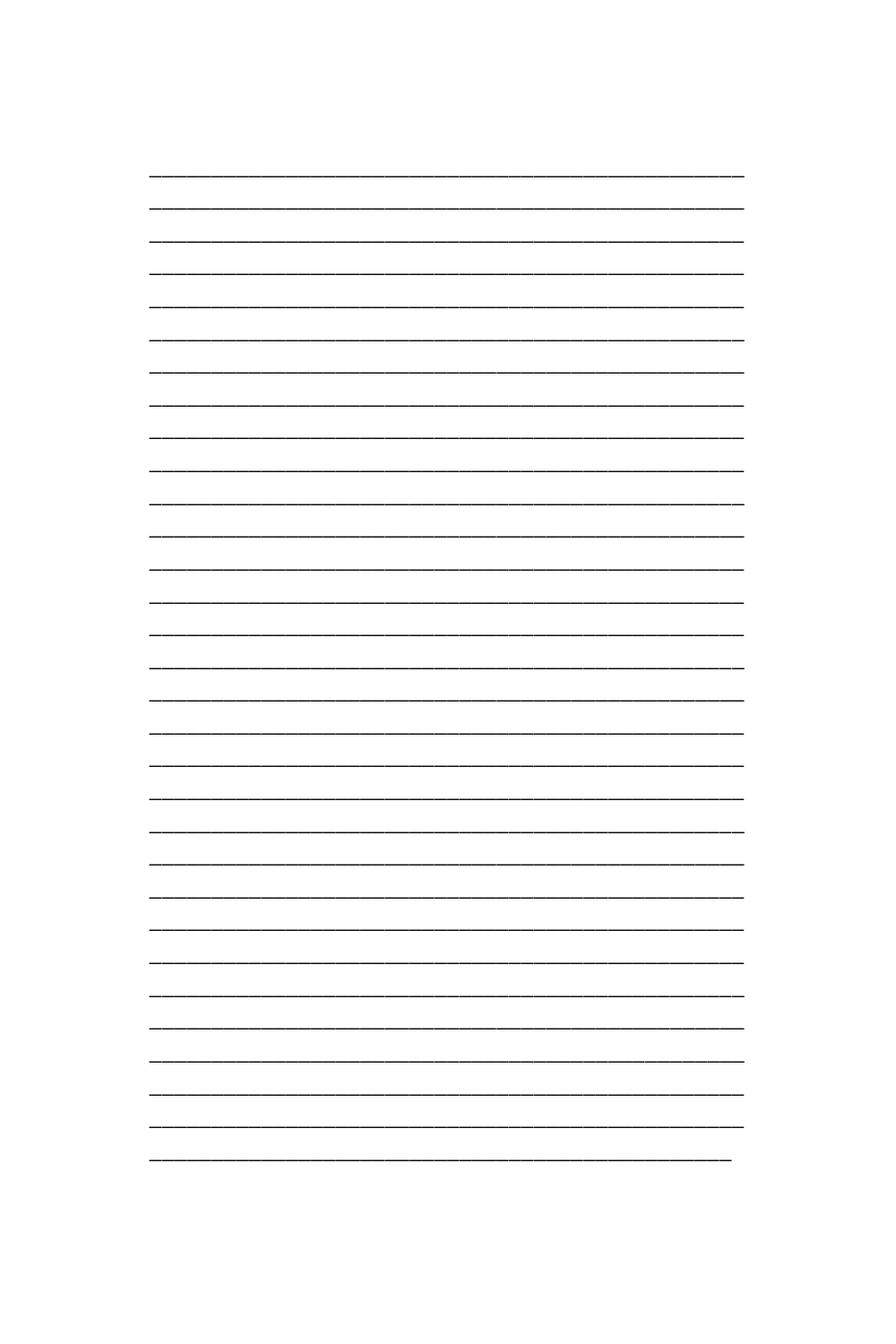Now that you know where you want to be at the end of year one, your missing pieces are knowing how you are going to get there. This is where you must begin creating your map. When you look at your map, you can see where you are right now, and you can see where you want to be one year from now.

At this point you will not have all the answers to how you will get there, but you are wise enough to know some steps you must take to get there. For example, if you want to write a book, you know you must pick a topic, create an outline, learn how to write like an educated author, and find a publishing company.

When venturing out to achieve your dreams, it is vital to your success to understand that no dynasty has ever been built alone. Meaning, you will need a team of people to help you, guide you, and teach you. Therefore, you know one step in your map is to hire someone like me who can help you on your journey.

Think about where you are now and where you want to be at the end of this year, then use the space provided below to list five actions you must do to begin your journey.

| 2. |  |
|----|--|
| 3. |  |
|    |  |
|    |  |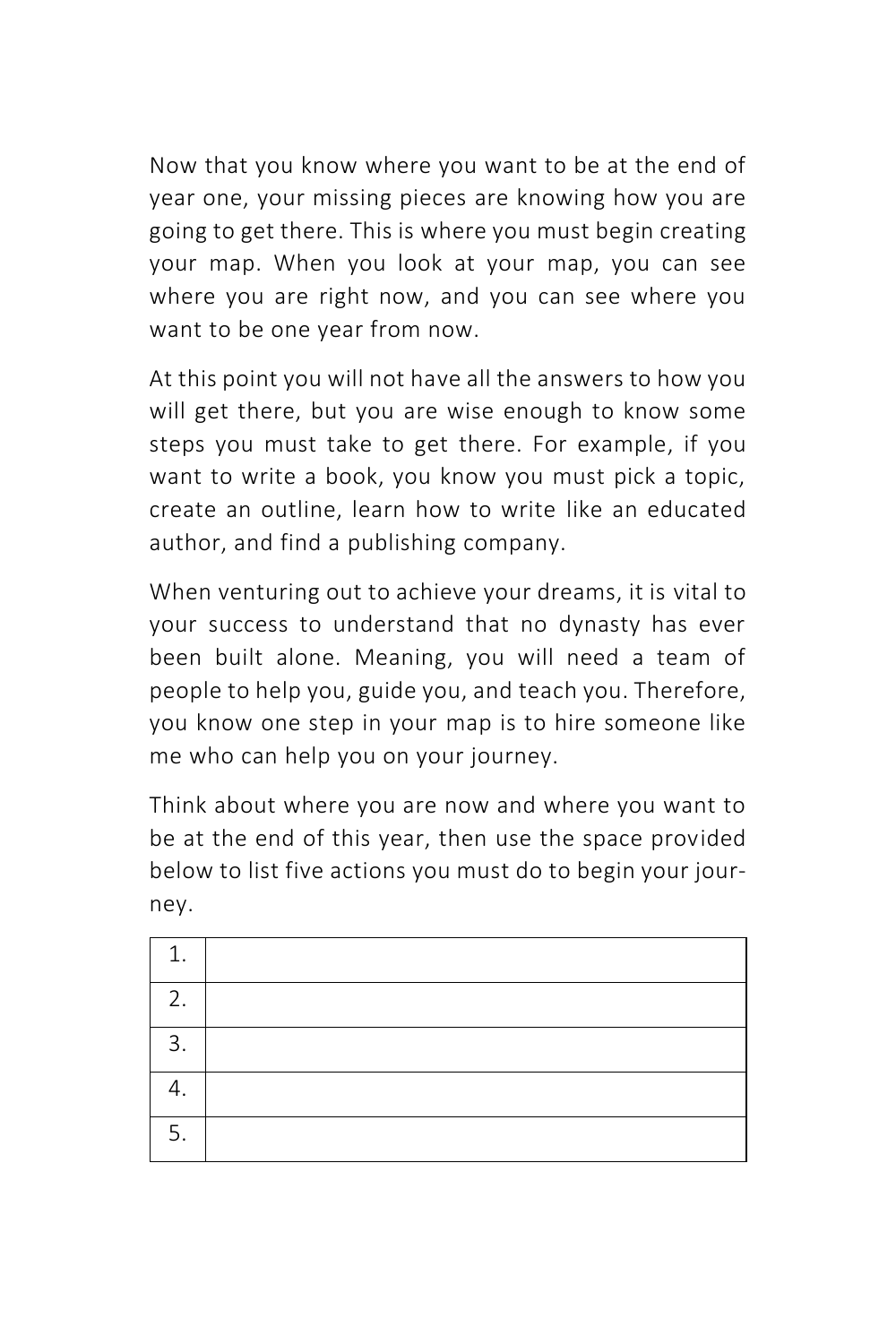Hopefully, one of your steps included working with me to assist you and lead you in the right direction, all the while holding you accountable to complete your task on the days you don't feel like doing so. Your next step is to break down your five steps you wrote above. Look at your action number one, what are three things you must do to achieve action one? Once you know the three steps needed, repeat the process for your other five actions. If your final destination is a huge dream, you may find you need more than five steps and three mini steps. If so, get out a separate sheet of paper and continue to build your map. Use the space provided below to begin creating your map even more.

| Action 1: |  |
|-----------|--|
| 1.        |  |
| 2.        |  |
| 3.        |  |
| Action 2: |  |
| 1.        |  |
| 2.        |  |
| 3.        |  |
| Action 3: |  |
| 1.        |  |
| 2.        |  |
| 3.        |  |
| Action 4: |  |
| 1.        |  |
| 2.        |  |
| 3.        |  |
| Action 5: |  |
| 1.        |  |
| 2.        |  |
| 3.        |  |